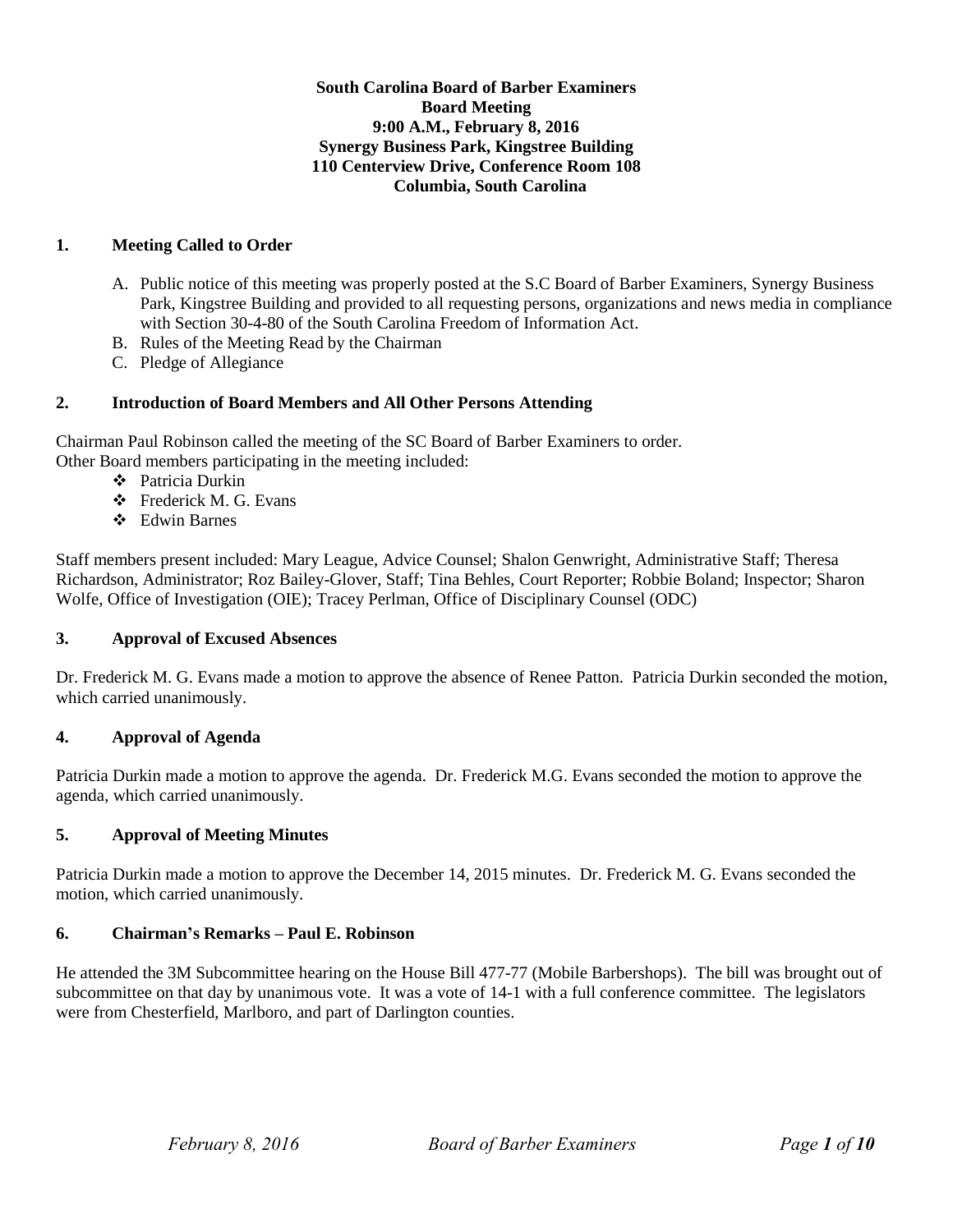## **7. Administrator's Remarks, For Information – Theresa Richardson**

## **a. Budget – November-December 2015**

For information only.

#### **b. OIE Report – Office of Investigations and Enforcement – Sharon Wolfe**

The numbers were ran from January  $1 -$  January 27, 2016. They have opened 3 (three) cases so far this year. The issues are currently unknown in determining what the case is. It looks as if there are bias violations of practicing and allowing unlicensed practicing. There have been 4 (four) alleged issues.

### **c. IRC Report – Office of Investigation and Enforcement – Sharon Wolfe**

For January 27: She asked for the board to vote to approve them if they concurred with their findings.

Dr. Frederick M. G. Evans made a motion to approve the IRC Report and Edwin Barnes seconded the motion, which carried unanimously.

#### **d. ODC Report – Office of Disciplinary Counsel – Tracey Perlman**

They currently have 20 (twenty) open cases and 7 (seven) are pending action on her part. 3 (three) are pending hearings, which are scheduled for today and 3 (three) have been closed since December 9, 2015.

#### **e. Inspection Report – Robbie Boland**

Yearly Totals: January 2015 – December 2015

- $\div$  1,043 inspections
- 271 shops closed
- $\div$  772 (physically inspected)

In January 2016, they attempted to inspect 69, but 12 were closed. They physically inspected 57.

There are 1,306 Barbershops currently as of February 3, 2016.

Chairman Robinson asked Mr. Boland about his familiarity with the mobile barbershops. He stated that proposed legislation requires an annual inspection here and there are many concerns of the mobile barbershops not being treated the same as the brick/mortar shops and subject to random inspections. He asked for his opinions or thoughts. Robbie Boland stated that if we are mandated for annual inspections, they would carry it out. If they saw a mobile shop open, they could pop in and do an unannounced inspection as they do regular brick and mortar shops, which is his suggestion. He could not remember if it was in regulations or not. Mary League stated that you can only do what the law requires you to do. Some states that allow the licensure of mobile barbershops require schedules of where they play to be on a monthly basis for their regulating agency. Brick and mortar is a little more elusive. Expanding a statute is not what the purpose of regulations is; it only explains. It is not currently in the law as drafted. If it is not there in the statute, whether or not it can be done is a question mark. Mr. Barnes asked Mr. Boland how DHEC handles mobile food. Mr. Boland stated that he would have to research it. Mr. Barnes stated that we should look at their regulations and that would be the key to the whole answer.

Another concern mentioned by Mr. Robinson was the proximity that a mobile shop would be next to a brick and mortar barbershop. It could be a big problem. Mr. Boland responded that under the jurisdiction given, we can do what the board desires. We are getting a little more mobile. We do not want to give the appearance of picking on mobile shops.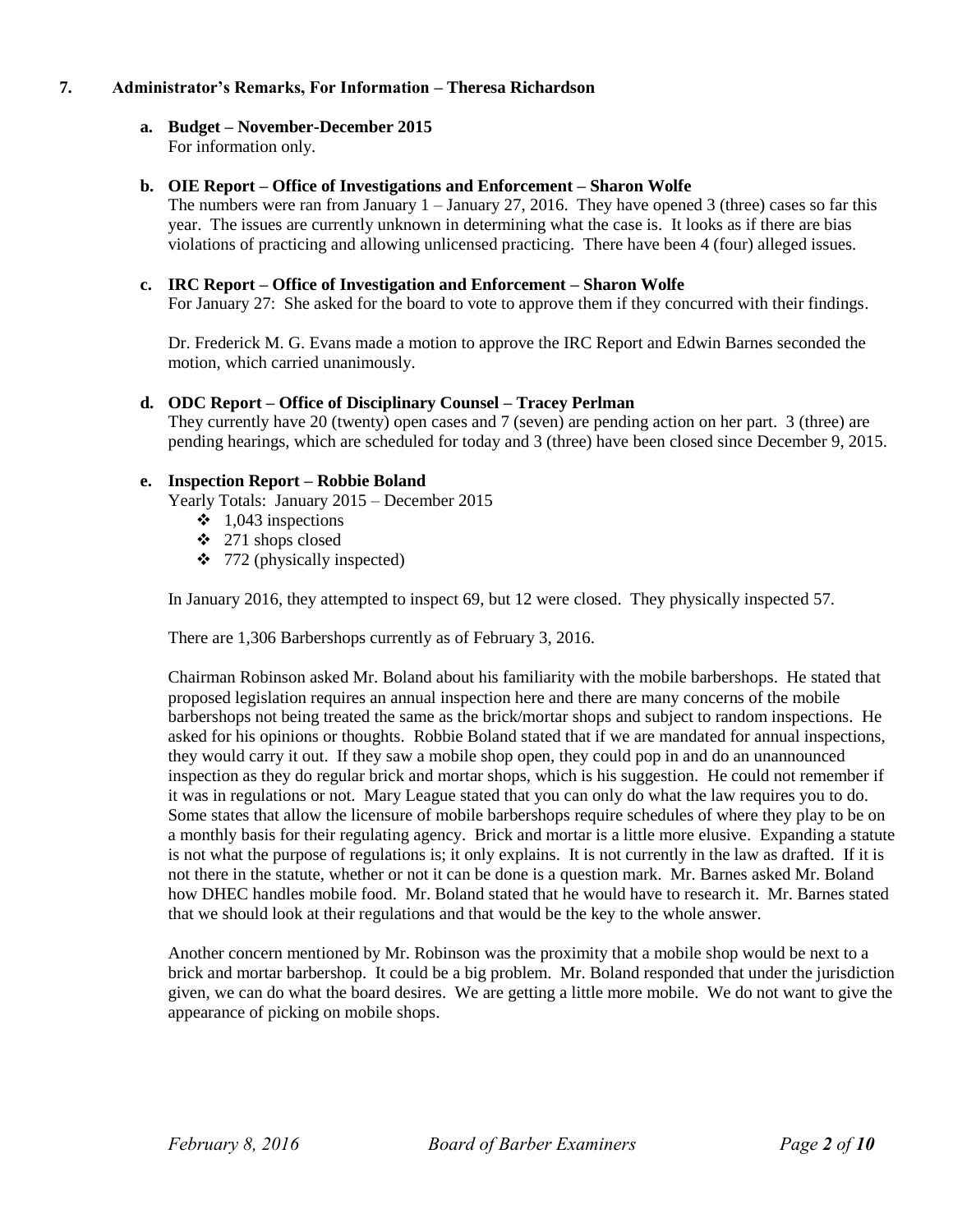#### **f. New Assistant Deputy Director**

Mr. Andrew Rogers introduced himself and mentioned his previous work as disciplinary counsel for several boards. Mr. Rogers has been promoted to Assistant Deputy Director over Business and Building Boards. He has supreme confidence in Ms. Theresa Richardson and welcomes all comments from the Board.

### **8. Old Business**

There was no old business.

#### **9. New Business**

### **a. Consideration of Third Student Permit**

#### **i. Joshua Burgess**

He was attending Harley Barber College in Columbia and went to a Charleston school (Howard's) after that school shut down. Mr. Burgess then relocated back to Sumter and wants to enroll in Ragin Barber College. He has 730 clock hours and attends school full-time and has a part-time job at a furniture store.

Chairman Robinson asked Ms. Richardson if Ragin Barber College was in good standing, in which she replied that it was.

Chairman Robinson entertained a motion to approve for Mr. Burgess to permit a third permit. Dr. Evans made the motion for approval. It was seconded by Mr. Barnes and Ms. Durkin.

The motion carried unanimously.

## **b. Consideration of a New School or School Changes**

#### **i. Cuts Barber College**

Mr. Robert Bligen came to represent Cuts Barber College. He currently owns a barber shop in North Charleston, South Carolina. There are only two (2) barber schools in the Charleston area, with one being in West Ashley and the other in Goose Creek. His school could cater to the tri-county area by being in the center of that area. His instructors include Tommy Tate, Marcus Bailey (whom he just interviewed on Friday), Shanika Riley, and himself. He would like for this school to open on March 1, 2016.

Dr. Evans questioned the diagram of the school, along with Mr. Robinson. Mr. Bligen stated that the construction would be done in the next week and a half. There is only one entrance/exit. With the "back" door, it only leads into an adjacent building (church).

Dr. Evans made a motion for provisional approval pending an inspection. The motion was seconded by Mr. Barnes.

The motion carried unanimously.

Chairman Robinson asked Mr. Bligen to leave his name and contact number for the office and that they would be in contact. No one will come to the venue until the inspection is done.

## **ii. Betty's School of Barbering (Name Change)**

Ms. Betty Daniels-Peterson represented herself. Back in 1995, in doing her application, all information would come from the board with the different name on it and she never made a big fuss about or questioned it.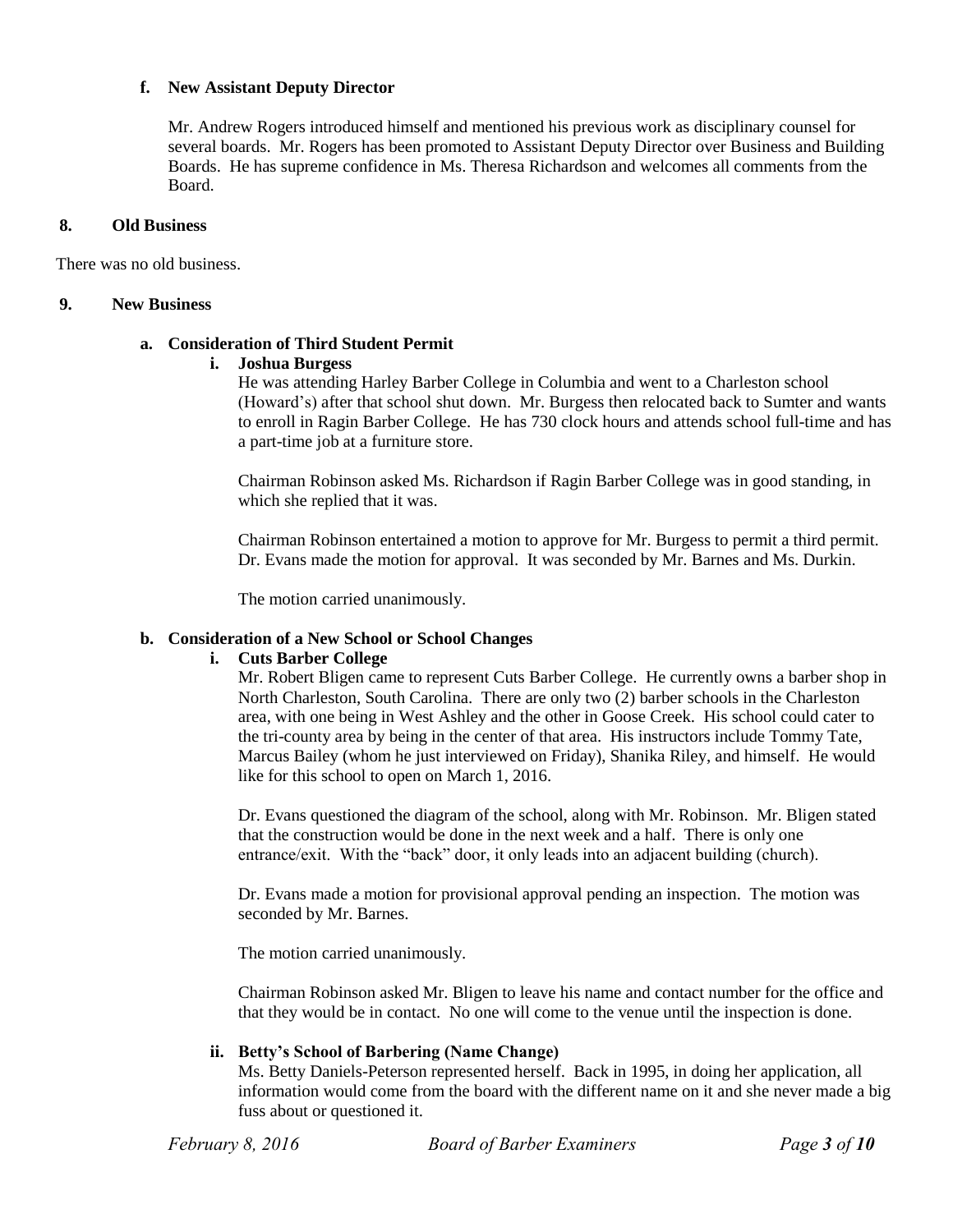With the new approving official with the VA, the name should signify the same name that the VA has, as well as with the IRS. In 1995, she established Betty's College of Barbering. In 2001, she established the Career College of Cosmetology. The name should be *Betty's College of Barbering and Technology of Beauty.*

There were no questions from the board.

Dr. Evans made a motion to approve the name change. Mr. Barnes seconded the motion.

The motion carried unanimously.

### **c. Discussion Regarding Title IV Funding**

#### **i. 17-8**

A couple of meetings ago, there was a discussion in regards to crossover hours. After new regulations, in order for a student to go to a barber college to get additional hours and get financial aid, they have to take 600 hours (program). We approved 450 hours and need to make an adjustment. They have to be in more hours to qualify and complete training. Mary League mentioned that the regulation is already in front of the General Assembly and it will have to be amended (withdrawn) if changed. She understands the concerns, but hours for the school need to be ration related for what it takes to get trained - additional hours are necessarily related to training requirements and no financial. The hours are already higher reciprocally. There are just a couple of things to consider to be an overall good move.

Nationally, the program is 600 hours and they do not have a barber program for crossover with cosmetology. Cosmetologists that have never picked up a razor will need more hours just to use the razor and shaving, according to Chairman Robinson.

Dr. Evans stated that based on the number of hours that have already been submitted (450), 600 hours can be driven from the schools for financial assistance and still be under regulations. When we get into dictating from the board level, we change the curriculum. Chairman Robinson stated that is what we are trying to do in order to drive people with no experience in barbering to get the training. Ms. Durkin would not like for cosmetologists seeking a crossover license to make it to 600 hours. It could put a strain on them if they are already working. Ms. League stated the proposal requirement is actually 375 hours as a correction from 450 hours. Mr. Barnes states that if we offer 375 hours, and the school says 600 hours, we have never gotten into a financial situation with that. Chairman Robinson stated that they were referring to the VA based on the curriculum. We are not going to adjust the program for 600 hours. Dr. Evans stated the hours must be mandated from the board. Chairman Robinson stated that 375 hours were put into place on two (2) meetings ago, and we want to consider changing it. The state requires that you can take our test once you reach 375 hours. What was originally submitted will time out in May, according to Dr. Evans and Ms. League. Ms. Theresa Richardson cannot give an example of cosmetology crossover, but she knows what the regulations state. If the school requires 600 hours, the student applies with the school and gains hours for financial aid funds in order to be licensed, even if the board requires less hours. With meeting the school requirements, they meet the board requirements as well. Dr. Evans assumes that with the school curriculum, if a student qualifies, aid will be dispersed. He recommends that this be reviewed and taken into consideration. Chairman Robinson states that if they take it up, it will pass as is or it will time out in May. May 13, according to Ms. League. She and Theresa will do research on how the schools handle this.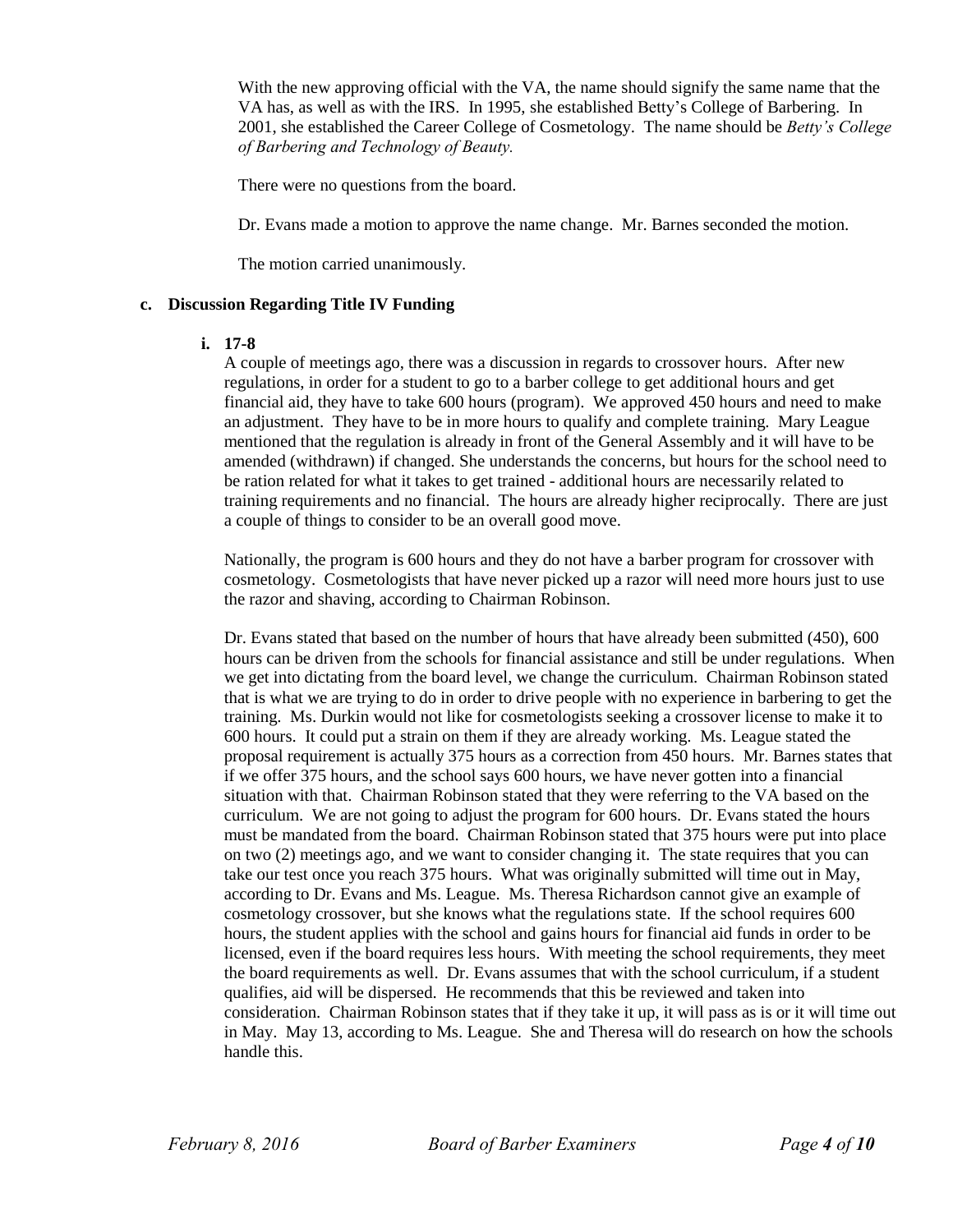## **d. Discussion Regarding Crossover Licensing**

This was discussed in conjunction with '9. e.' on the agenda.

#### **e. Board Delegated Authority to Staff**

Areas were pointed out at the last meeting. School name changes and  $3<sup>rd</sup>$  student permits will be delegated to the staff to make those decisions without the applicants coming to the board meeting. There was no objection from Ms. Richardson.

Mr. Barnes made a motion to approve the delegation to the staff. Dr. Evans seconded the motion.

With  $3<sup>rd</sup>$  student permits, the only issue is when students are taken advantage of, along with having fewer than 500 hours or not even being halfway. With more than 500 hours, staff may approve that as long as the school is in good standing. Mr. Barnes thinks that they should stay with the board if they have less than 500 hours and that the problem should be identified with instructors, bringing it to the board. That includes if they are consistently having problems with their hours as well, if there are complaints by the student, instructors are not there, or if the instructor is not turning their hours in.

Dr. Evans made a motion to allow staff to make decisions of 500 hours or more, along with the instructor and college being in good standing. The motion was seconded by Mr. Barnes.

The motion carried unanimously.

## **10. Hearings – Tracey Perlman**

Ms. Perlman asked for a 5 minute break.

#### **i. 2015-45**

Salon 496 – Hearings 2015-45 and 2015-53 are intimately related, so duplicated information may be heard. A student finished school without a license. The permit expired at the end of April and she continued to go to school. On May 9, 2015, the barber instructor signed off on 1,500 hours. The student took the exams and passed them. The board received a second permit application in July, but the student had already graduated. The respondents violated numerous codes, were deceptive, and the student should not have practiced. Based on the letters submitted and testifying, fraudulent acts were committed. Mr. Fred Davis (respondent) stated that he did not try to deceive the student or the state. They have over 200 students and have never had a problem before. He is serious when it comes to the school and does not deceive students. The application was sent via e-mail and the money was sent later on. When the student was called and told that the board was investigating her, she was shocked. If any student has a problem, they come to him and he solves it. He apologized and says that all blame comes on him.

Kathy Meadows was called to the witness stand, who is an investigator for several programs with the Office of Investigations (LLR). Exhibit 1 was passed out with no objections. Ms. Meadows states that the nature of the violation is that the training affidavit for the student's hours/training did not match up. A complaint was filed. The school owner and the owner's wife was spoken with, along with the person over financial aid (Ms. Charlene Scott) and instructor (Ms. Melody Maffett) who signed off on the hours. On the training affidavit, it showed that she had the hours to take the exam, but hours for March were missing. Exhibit 2 (barber training affidavit) was given. The training affidavit was signed on May 9, 2015. Ms. Meadows found out the student permit was not valid during the specified period. An e-mail was sent with an application for the permit, but no fee was attached, therefore it was not processed. Exhibit 3 (permit application for student) was given with no objection. It was received on July 6, 2015, by the board. Ms. Scott

*February 8, 2016 Board of Barber Examiners Page 5 of 10*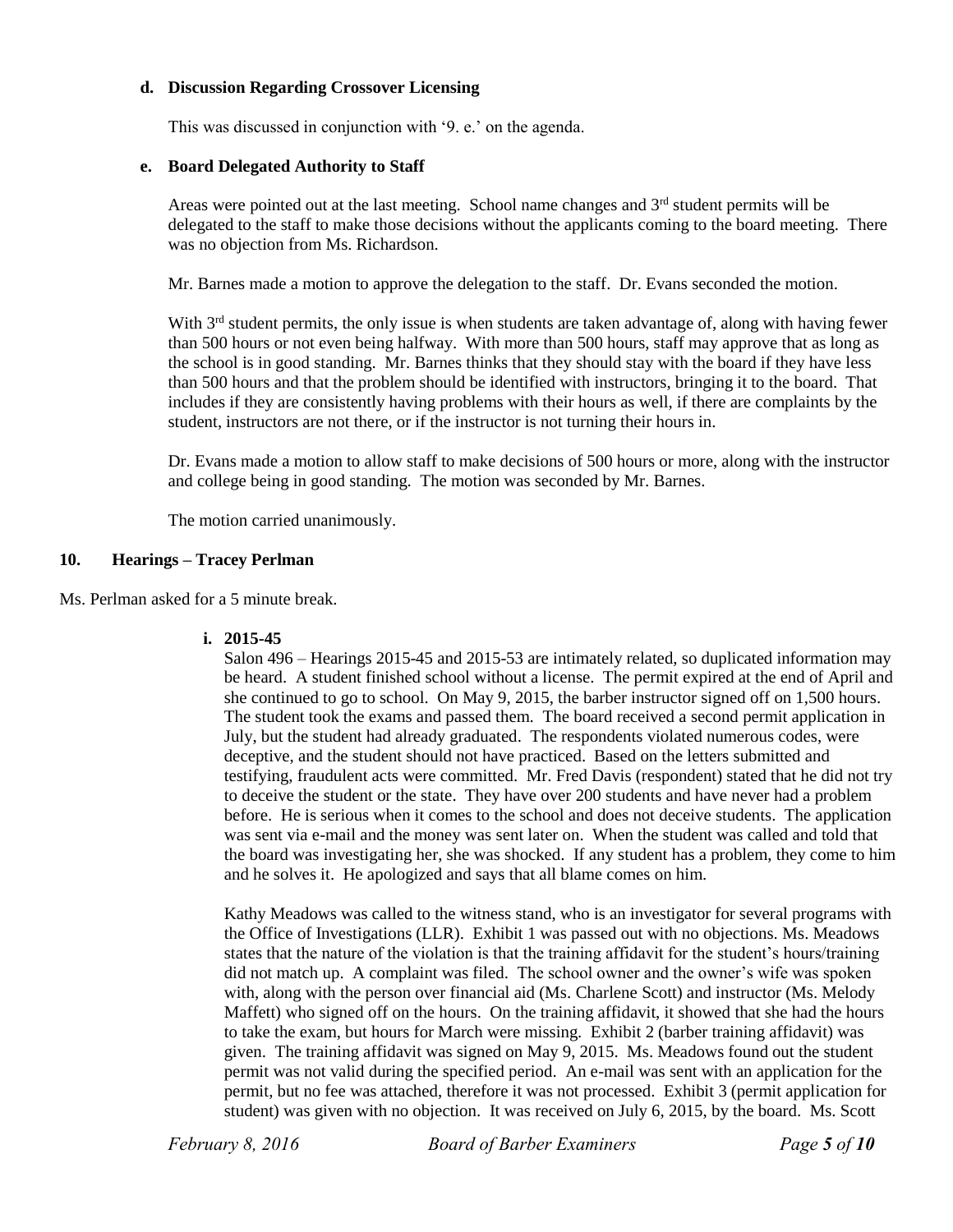and Ms. Lewis gave written statements admitting to signing off on false hours. Exhibit 4 (written statements from Ms. Scott and Ms. Lewis) was given without objection. They submitted the application for the student to get a second permit, without having a valid permit at the time. That was their explanation on why they sent that student's information in.

Dr. Evans reviewed and read aloud 17.8 (Regulations – Barber Student Applications, Permits, etc.) - he asked Ms. Meadows' interpretation of the regulation in regards to whether it is the student's responsibility or the school's responsibility. She stated that she just gathers the information and facts. Investigators are not required to interpret anything, according to Ms. Perlman. The respondent refused the cross-examination.

Another witness was called – Ms. Bridget Richardson of Barber, Cosmetology, and Massage (LLR). She processes all applications, as well as monitors compliance through the boards. Once they receive student applications, the barber instructor/school owner submits an application with a required fee of \$35. It is the practice of barber schools to submit applications for proposed students with the proper fee, as well as the barber instructor if on-the-job training is being conducted. On the student permit, there is a section for the school to certify the information. If permit applications came in without the certification from the school, it would be sent back with a deficiency letter. The student has to be enrolled, as well as have a current permit. The student's permit was not under regulation during the timeframe of April 23 and May 9 because the student was not current. Mr. Davis, the respondent asked the witness, Ms. Richardson, when she received the application. She stated that it was on July 6, 2015. They cannot process the application without the fee, although he stated he e-mailed the application and mailed the fee at the same time. You have to have the application and the required fee at the same time. The hard copy was not received until July 6, 2015. The money was put into our system on July 8, 2015. Mr. Davis stated that they sent 4 applications for students at the same time via e-mail. When the hard copy was submitted, the affidavit of 1,500 hours were sent as well. Ms. Richardson is unsure of the e-mailed version that was sent. If the application is sent in the mail without a payment, it is stamped "no payment received". On April 22, 2015, the e-mail was sent and the affidavit was signed.

Another witness was called, Linda (Janet) Davis, wife of the respondent. Ms. Davis stated that she sent 4 (four) applications at one time via e-mail and she attached checks herself. All were processed except for that one. She only sent the affidavit in July. They did not have the checks as asked by Chairman Robinson. They did have the copy of the e-mail that was sent. Charlene Scott sent the e-mail on that day. It is the duty of Ms. Davis to ensure that the applications are notarized and sent on the same day. She also ensures that the checks are attached and sent on the same day. Ms. Davis knew that she had to submit a hard copy and funds. She has no evidence that the student's check was sent on that day. Dr. Evans asked Ms. Davis if the student's permit expired, in which she replied that it did in April, so they sent the renewal hoping it would be in before her permit expired. Their students' permits expire at different times. The student did continue training. Chairman Robinson asked if an affidavit was submitted on May 9, after the student's expiration on April 29. The answer was yes. She proceeded to state that the investigator came to the school and she explained this to the investigator and stated her problem with the board getting back to them in 60-90 days. The investigator stated that they were lacking in staff.

Ms. Perlman called a rebuttal witness, Ms. Theresa Richardson who is the Administrator for the Board of Cosmetology, Barber Examiners, and the Massage Panel (LLR). She states that they received the hard copies on July 6, 2015. She also stated that their turnaround times are within 10 business days. The money is entered in the database and applications are processed. If nothing is missing, then the application will be processed and a license number is generated. If not, staff will send deficiency notifications. None were processed before July.

*February 8, 2016 Board of Barber Examiners Page 6 of 10*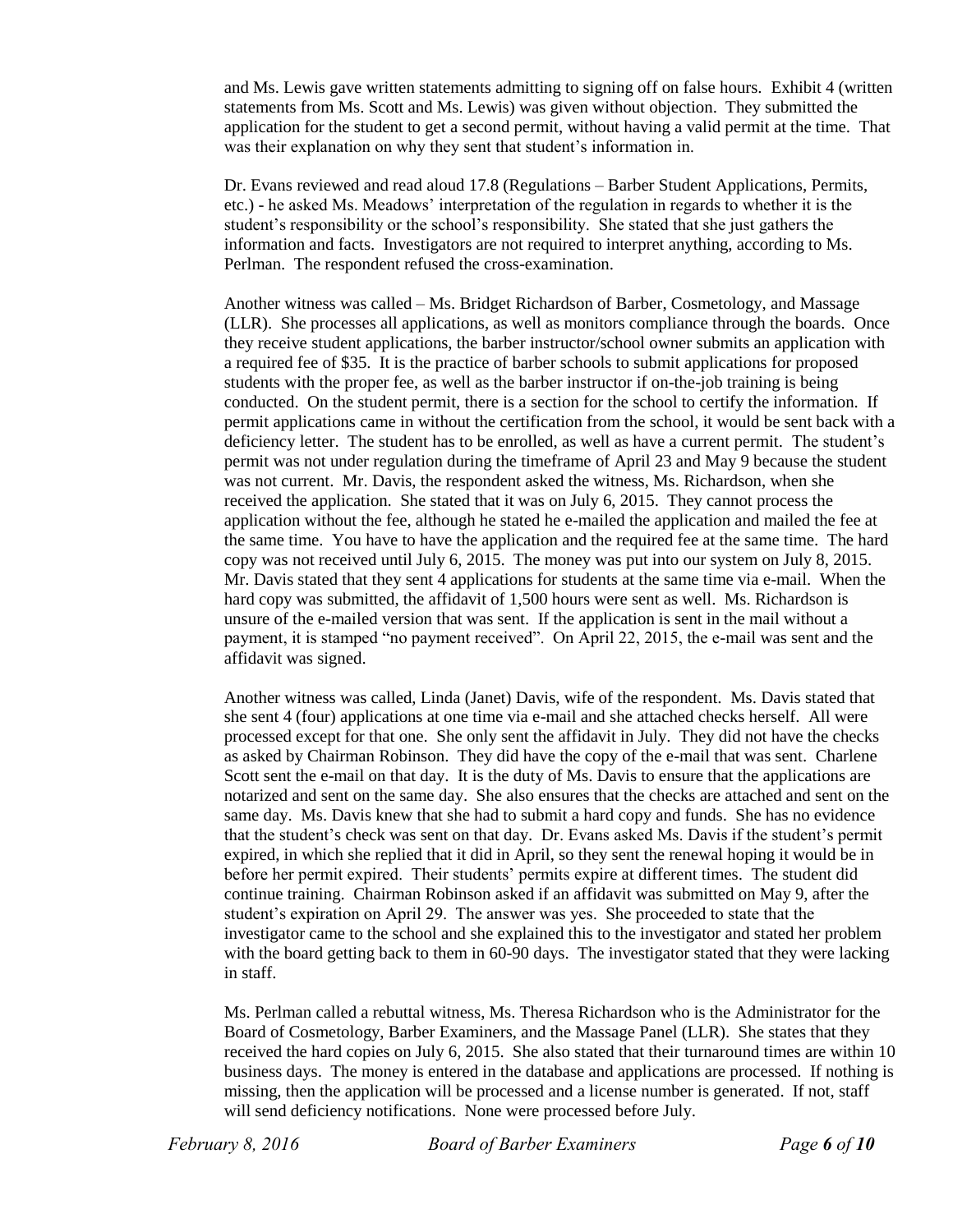In Mr. Davis's closing argument, he stated that they try not to deceive the state or the students. His wife always sends out things on time. On their end, they turn in applications on time. Student permits are based on individual dates. They have since put things into place to ensure this never happens again.

In Ms. Perlman's closing argument, she stated that the e-mail that Ms. Davis sent out was on April 23, 2015, which was the same day that the student permit/license was expired. The training affidavit was signed fraudulently in violation of several codes.

Mr. Barnes moved for a motion to go into executive session, which was seconded by Ms. Durkin. The motion carried unanimously.

The board then went into executive session.

Chairman Robinson made a motion to come out of executive session, which carried unanimously.

After coming back into session, the board decided that in the case of 2015-45, the state did not prove their case in the S.C. Codes 40-1-110-1d. The state did prove the case in the S.C. Code of 40-1-110-1f regulations of 17-7d and 17-7b. They assessed the sanction of \$250 to be paid within 60 days and there is no public reprimand.

A motion was given by Chairman Robinson to be in favor of the sanctions given and seconded by Mr. Barnes.

The motion carried unanimously.

#### **ii. 2015-53**

Ms. Perlman stated that Melody Maffett is the instructor in the case that was just heard. She admits that she signed the training affidavit and that she did so at the request of Mr. Davis, the owner of Salon 496. It was asked that the board accept her stipulations to the facts in the matter and may put in a formal complaint. Ms. Maffett spoke on her own behalf and stated that she was not the instructor on the floor at the time; she was the freshman instructor and Mr. Davis asked her to sign the affidavit, so she assumed that it was correct and did so at his discretion. Mr. Davis stated that the student needed it signed immediately and was unaware that it was fraudulent.

Chairman Robinson made the motion to go into executive session, which was seconded by Dr. Evans. The motion carried unanimously.

The board then went into executive session.

Chairman Robinson made a motion to come out of executive session, which was seconded by Dr. Evans. The motion carried unanimously.

After coming back into session, the board decided that in the case of 2015-53, the state did not prove their case in the S.C. Code 40-1-110-d. They did prove the case in 40-1-110-f and the regulations of 17-7d and 17-7h. They assessed the sanction of \$250 in the violation to be paid within 60 days with no public reprimand.

A motion was given by Chairman Robinson to be in favor of the sanctions given and seconded by Dr. Evans. The motion carried unanimously.

*February 8, 2016 Board of Barber Examiners Page 7 of 10*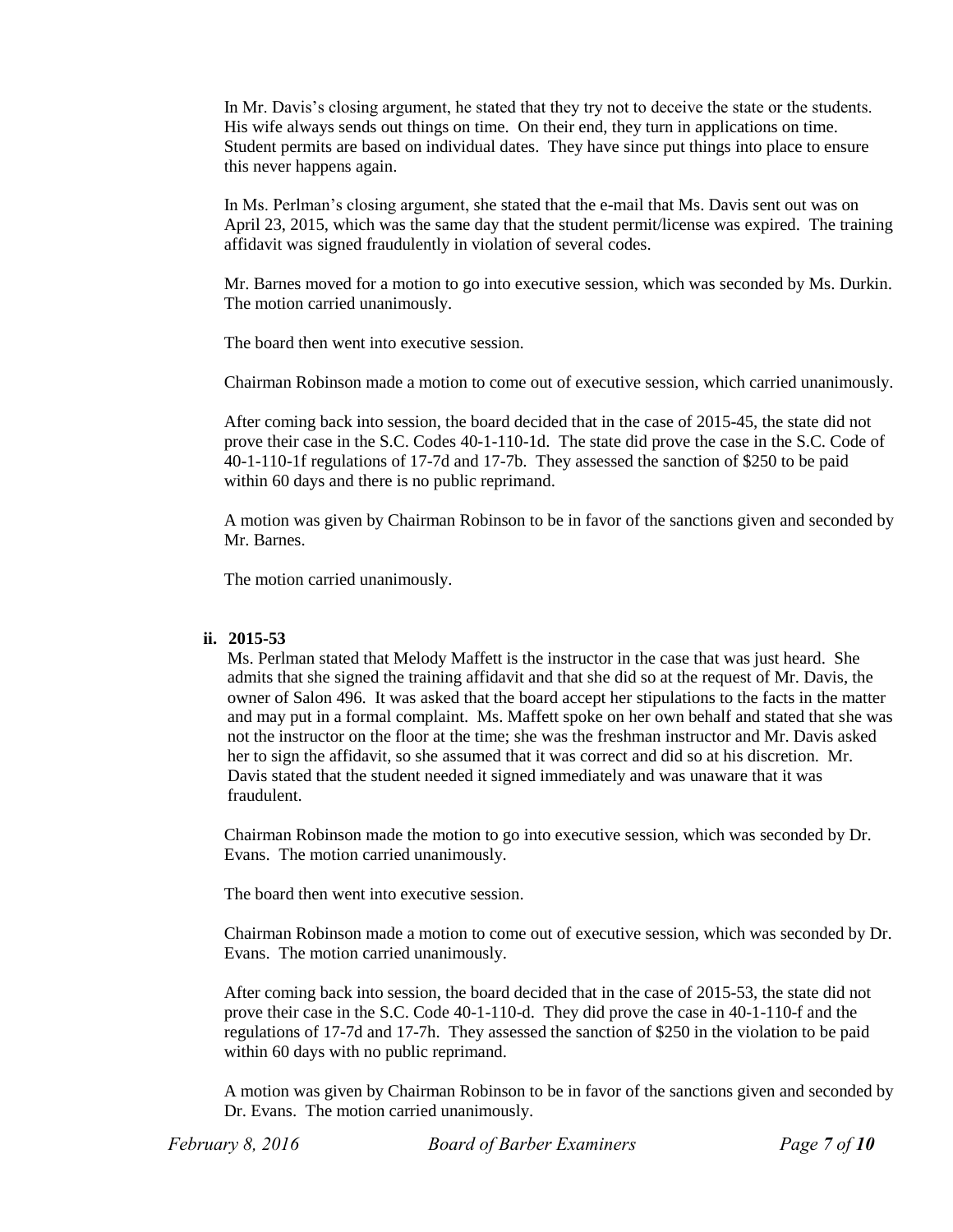#### **iii. 2015-10**

This hearing is in reference to the King of Kings Barbershop. The respondent, Mr. Lihguenton Cuenca, was represented by an attorney, Mr. Anthony Dore of the Beaufort Bar. In this case, there are two (2) issues:

- 1) This is the 2nd offense for unlicensed practicing.
- 2) This barbershop moved locations without notifying LLR.

Ms. Perlman called Mr. Jack Bowles as her first witness. Mr. Bowles works as an Inspector with the LLR. She gave out her first exhibit, which was the notice of the hearing/formal complaint, in which Mr. Dore objected to. Ms. Perlman stated that they use it as charging documents. The objection was overruled. Mr. Bowles stated that he inspected King of Kings Barbershop and his inspection document was given that he conducted on March 17, 2015, which was used as exhibit 2. Mr. Bowles entered the barbershop and upon reviewing licenses, he saw that Mr. Christian Cuenca, who was working with a client currently, was not licensed. He is licensed in Ecuador, but not here in South Carolina. The address given for the barbershop was Heatherglen Lane in Bluffton, South Carolina. This was the address Mr. Bowles went to in March and that was on their license. The barbershop did not pass the inspection because they had unlicensed practicing. Mr. Bowles was unsure of his second inspection. Ms. Perlman could not retrieve Mr. Bowles' second inspection report, the follow-up from his March inspection. He did state that he returned to the barbershop after that and saw that Mr. Christian Cuenca was not working there anymore, but there was another gentleman who was there that was unlicensed, who was believed to be the owner's brother. They were still at the same location at his second inspection and he did not go back after that. Mr. Raymond Lee went back after that to inspect and that is when the location had changed. During the cross examination, Mr. Bowles sated that he performed 2 (two) inspections, but was unsure of the second date of the inspection after March. He also stated that it was in the same location (Heatherglen Lane).

He does not have a copy of the barbershop license, but was there when they initially opened the barbershop and it was the same location. He does not know for a fact that the barbershop moved. He could not remember his unlicensed brother's name either. Mr. Bowles did not file the charges. It was not up to Mr. Bowles to make the determination to make the charge against the barbershop. Ms. Perlman asked Mr. Bowles what the process was after he completes an inspection report. He stated that it goes to his supervisor, then to the barber board. He only gets the facts. He also is not aware of any consent agreements or what the barber board considers when making these charges; the charges are made from his inspection report. This was determined from the cross examination of Mr. Bowles. Mr. Barnes asked Mr. Bowles what a passing grade on a barbershop was. From what he understands, it could be anything from a 70 or above. Chairman Robinson asked if an 81 would be considered a passing grade for the sanitation, which Mr. Bowles stated that it did, but they failed when it came to licenses posted. Dr. Evans asked if the information came from Mr. Christian Cuenca in reference to him being unlicensed and if he observed him cutting hair, in which he stated he did.

Mr. Robbie Boland was the next witness called. He is employed with inspections (LLR). Ms. Perlman gave him the inspection report (exhibit 3) that Mr. Lee completed on October 2, 2015. There was an objection made because Mr. Lee was not there to speak and that it was just hearsay. Mr. Lee has never been cited for issuing a false report. Ms. Durkin asked Mr. Boland if someone is working without a license, does that negate the shop failing their inspection. Is the inspection completed? Mr. Boland stated that they normally just fail the shop and re-inspect at a later date. Sanitation/restrooms may still be done, but the shop will fail with unlicensed persons. The form is primarily for inspections and then for citing unlicensed practices, in response to Dr. Evans' questions.

Ms. Perlman then called Mr. Lihguenton Cuenca to the witness stand. There was an objection by Mr. Dore who stated that he does not wish to testify and has a constitutional right. The burden is on the state to prove this case.

*February 8, 2016 Board of Barber Examiners Page 8 of 10*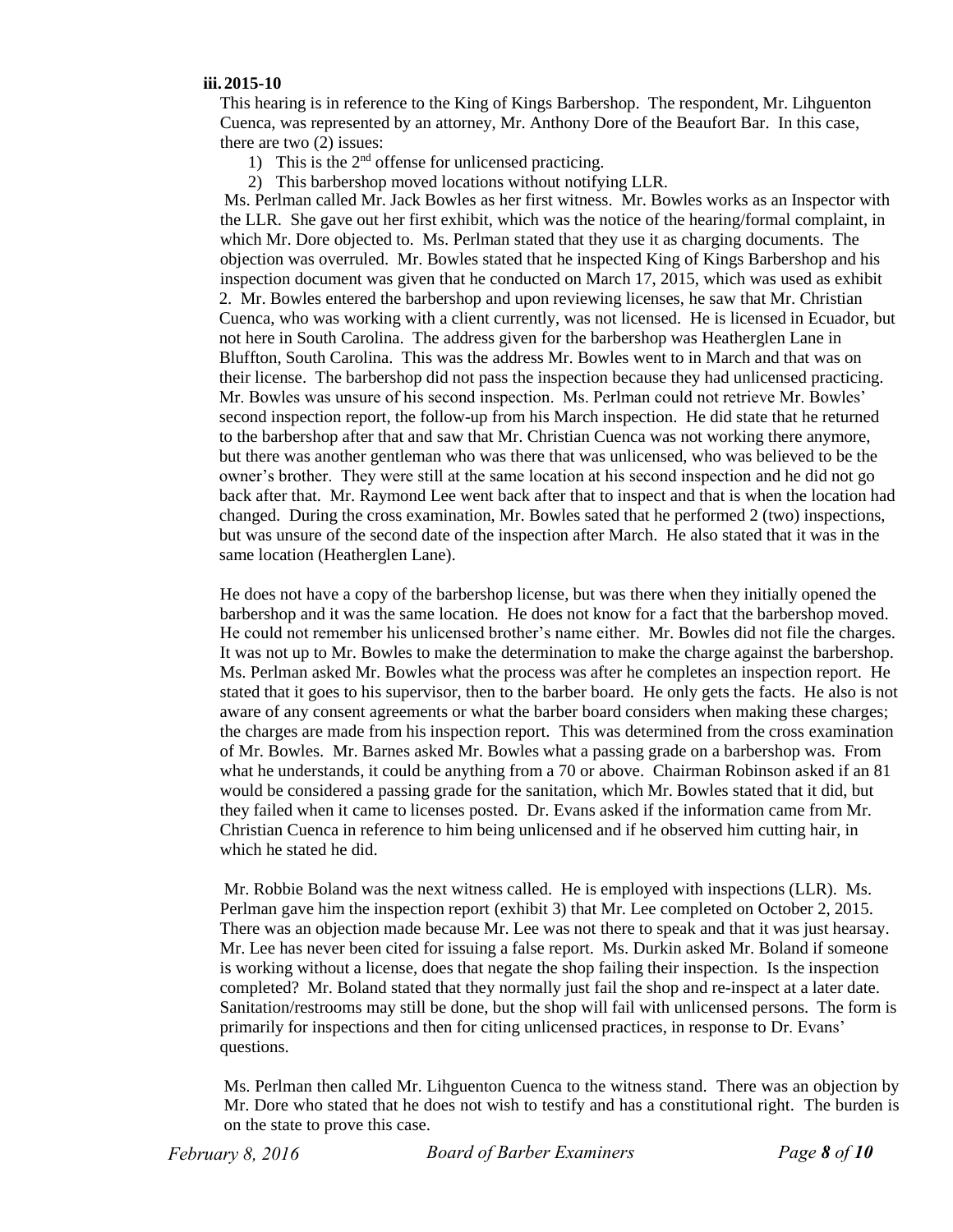Chairman Robinson entertained a motion to go into executive session per the objection on the floor. The motion was made by Mr. Barnes, which was seconded by Dr. Evans. The motion carried unanimously.

The board then went into executive session.

Chairman Robinson made a motion to come out of executive session, which carried unanimously.

Dealing with the objection on the floor, Mr. Cuenca is not compelled to testify.

Ms. Perlman rested at that point. She deferred her closing argument. In Mr. Dore's closing argument, he stated that it puts them at a disadvantage at questioning Mr. Lee's report without him being present. His client is not versed in law and asks for fair consideration. He also mentions that the mailing address is different from the physical address. Ms. League asked him to stick to what had already been given. In Ms. Perlman's closing argument, she stated that the board hears many cases from inspections. Mr. Bowles inspected twice and testified that he found unlicensed persons. Mr. Lee has never been accused of submitting false documentation. Mr. Cuenca has still violated the board rules on a t least two (2) occasions. We do not have the testimony on the move of the shop, but the reports have two (2) different addresses. He has violated this act on at least three (3) occasions.

Dr. Evans made a motion to go into executive session, which was seconded by Ms. Durkin. The motion was carried unanimously.

The board then went into executive session.

Mr. Barnes made a motion to come out of executive session, which was seconded by Ms. Durkin. The motion carried unanimously.

After coming back into session, the board decided that in the case of 2015-10, the state failed to meet the burden of proof. The case was dismissed with prejudice.

A motion was given by Chairman Robinson to be in favor of the sanctions given and seconded by Ms. Durkin. The motion was carried unanimously.

## **11. Discussion**

None.

## **12. Board Member Reports**

Renee Patton and Chairman Robinson are on the NABBA Committee for reviewing curriculums throughout the nation. They have been having telephone conferences continuously since the last meeting. A lot of states do not have a public curriculum. The objective is to present a curriculum at the convention to prevent disparities throughout the states. We also have a problem with reciprocity and endorsement issues.

On Thursday, January 28, 2016, Dr. Evans and Ms. Patton were confirmed for reappointment back to the Board as members.

## **13. Public Comments**

No Public Comments.